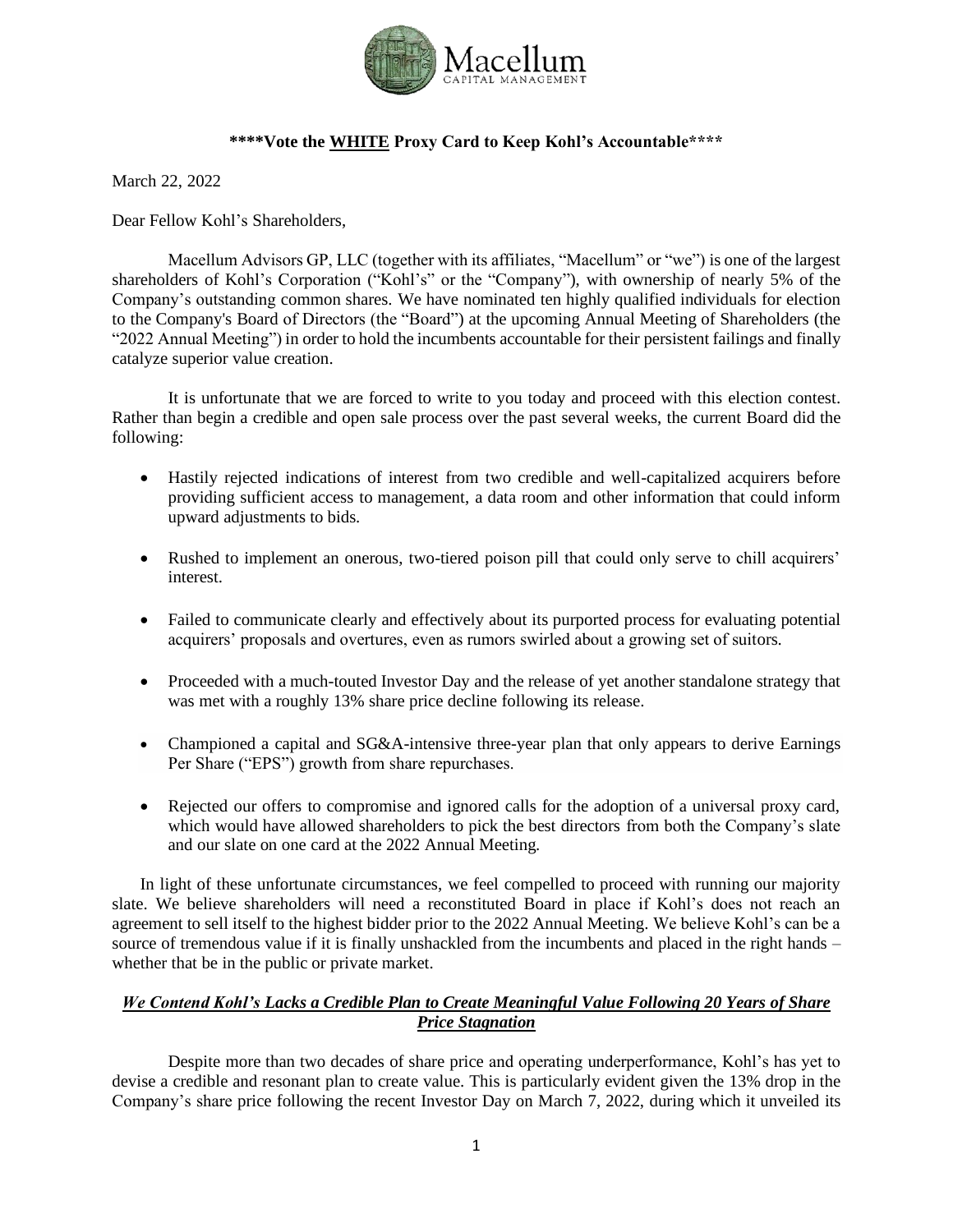

three-year plan.<sup>1</sup> Further, given the array of reports that have indicated that several reputable buyers are ready to purchase the Company at a material premium to the unaffected stock price (that is, the price prior to reports that there were multiple interested acquirers), we believe shareholders must either demand a sale of the Company or vote to replace the majority of the Board with Macellum's experienced and impartial nominees in order to seize these opportunities. After hastily rejecting at least two offers with seemingly minimal consideration and rushing to adopt an onerous poison pill that has likely chilled a robust sale process, we question whether this Board can be trusted to run a fair and credible review of strategic alternatives. The Board's unwillingness to meaningfully monetize any of the Company's approximately \$8 billion in real estate is clear evidence, in our mind, that the current directors are only concerned with maintaining the status quo, rather than creating meaningful shareholder value.

After months of build-up from the Kohl's management team about its Investor Day, the Company finally presented its three-year plan only to see the share price immediately crater 13%. It was clear to us from the negative market reaction that other investors were as bewildered and disappointed as we were. In short, the Company's plan projects that after three years, it will be back to last year's EBIT level of \$1.7 billion, at best – which is still below the \$2.2 billion mark Kohl's achieved within the last 10 years. Further, we believe the Board is allowing management to embark on a high-risk strategy that leaves little margin for error. We are dismayed that management plans to materially increase SG&A, capital expenditures and inventory simply to achieve seemingly uninspiring targets. Any EBIT growth is predicated on sales growth, which is something the Company has been unable to achieve for the last 10 years.

In our view, management's plan is a non-starter and represents a feeble attempt to pull the wool over shareholders' eyes. The starting point for the plan is 2022 and calls for EPS growth of mid-single-digit to high-single-digit percent gains. Kohl's, however, neglects to highlight that the starting point  $-2022 - is$ lower than results the Company achieved in 2021. Mathematically, if Kohl's was able to hit the midpoint of its EPS growth range, EPS would only have grown 12% over three years with more than 100% of the gain coming from share repurchases and not EBIT growth. Even more disappointing, EBIT would be down high-single-digits versus 2021, using the midpoint of the Company's three-year targets.

Lastly, the Company's plan to repurchase approximately \$3 billion of its outstanding common shares (35-40% of the aggregate shares outstanding), by itself, would lead to faster EPS growth than the three-year average, high-single-digit EPS growth the Company has guided to. **This leaves little doubt in our mind as to how low the Board's confidence is in the Company's future, thereby reinforcing the need for a majority of the Board to be replaced.**

#### *Kohl's Has Consistently and Chronically Underperformed*

Since 2014, Kohl's has outlined numerous plans to create value yet its share price has chronically underperformed against its retail peers and relevant indices over one-year, three-year, five-year and tenyear periods. Kohl's' recent analyst day and three-year plan are just the latest examples in a long list of plans that have failed to create meaningful value. Moreover, Kohl's has recently touted its share performance from October of 2020. We believe it is misleading for the Company to use this cherry-picked starting point. October 2020 was very close to the low point of the pandemic, which had driven Kohl's' share price down roughly 62% since the beginning of 2020. We contend the Company's rebound from that point was merely a byproduct of its share price being down significantly and then the economy reopening in late 2020. We believe looking at the share performance since before the pandemic started is a far more appropriate period to measure from. Further, even using October 2020 as a starting point, Kohl's has dramatically underperformed Macy's and Dillard's by 135 and 251 percentage points, respectively.

<sup>1</sup> From March 4, 2022 to March 7, 2022.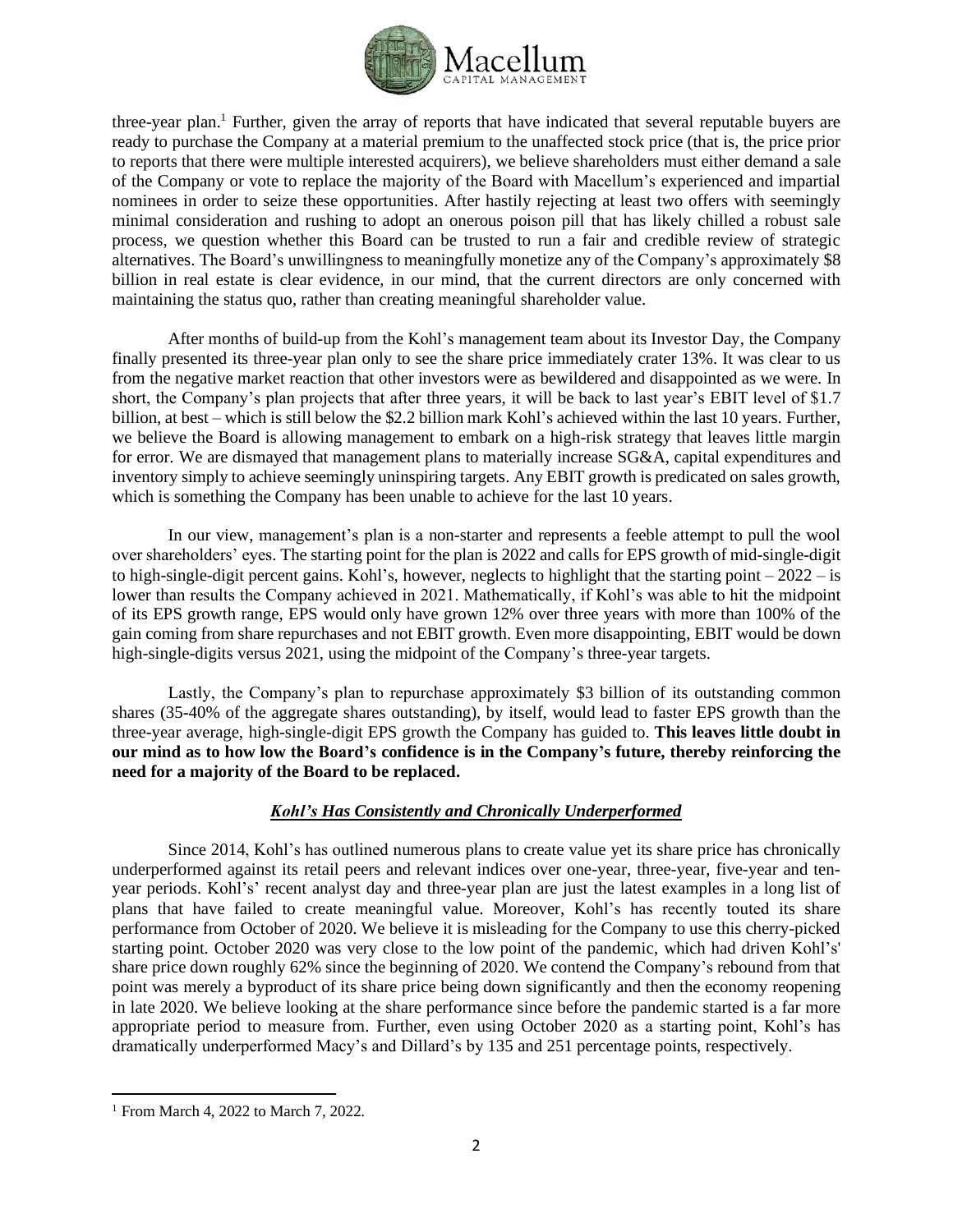

#### **Exhibit 1: Total Shareholder Returns**

|                                                           |        | <b>Pre-Covid</b> |         |        |             |
|-----------------------------------------------------------|--------|------------------|---------|--------|-------------|
|                                                           | 1YR    | 12/31/2019       | 3YR     | 5YR    | <b>10YR</b> |
| <b>Retail Peer Average</b>                                | 30.5   | 65.8             | 105.5   | 109.8  | 206.6       |
| <b>Retail Peer Median</b>                                 | 9.8    | 62.6             | 48.2    | 90.5   | 132.3       |
| <b>Compensation Peer Group Average</b>                    | 5.5    | 5.7              | 2.9     | 22.7   | 144.2       |
| <b>S&amp;P 500</b>                                        | 24.4   | 48.0             | 87.4    | 117.3  | 298.6       |
| <b>SPDR S&amp;P Retail ETF (XRT)</b>                      | 15.3   | 86.2             | 98.6    | 99.3   | 241.4       |
|                                                           |        |                  |         |        |             |
| <b>KSS</b>                                                | 7.0    | (2.9)            | (21.7)  | 39.3   | 38.2        |
| Retail Peer AVG OUTPERFORMANCE/(UNDER)                    | (23.5) | (68.7)           | (127.2) | (70.5) | (168.3)     |
| Retail Peer MED OUTPERFORMANCE/(UNDER)                    | (2.8)  | (65.5)           | (70.0)  | (51.2) | (94.1)      |
| <b>Compensation Peer Group AVG OUTPERFORMANCE/(UNDER)</b> | 1.5    | (8.6)            | (24.6)  | 16.6   | (106.0)     |
| vs. S&P 500                                               | (17.4) | (50.9)           | (109.1) | (78.0) | (260.4)     |
| vs. SPDR S&P Retail ETF (XRT)                             | (8.3)  | (89.1)           | (120.3) | (60.0) | (203.2)     |

*Source: Bloomberg LP [As of 01/14/2022, the last trading day prior to the public announcement of two credible offers to acquire the Company]. Retail Peer Average/Median Includes: AEO, BBBY, BKE, BURL, CTRN, DDS, DKS, GPS, HIBB, JWN, M, PLCE, ROST, TGT, TJX, URBN, WSM. Compensation Peer Group Average Includes: BBBY, GPS, M, JWN, ROST, TJX*

# *2021 Was Another Wasted Year*

Last year, Macellum ran a campaign highlighting what we felt were the Board's material mismanagement of the Company and inability to create value. Now, one year later, the Company's shares have continued to significantly underperform its retail peers.<sup>2</sup> Our campaign last year highlighted that the deficiencies in the Company's operations and strategy were causing it to lose market share as well as the opportunity cost of letting approximately \$8 billion of owned real estate sit idle on the balance sheet. Last year, Macellum settled for two nominees, but it has since become clear to us that adding two new directors on a 14-member Board was not nearly enough to change the status quo.

Since Macellum entered into a settlement agreement in April 2021, the Company's share price is down approximately 22%.<sup>3</sup> Further, it has become obvious to us that the Company's most recent plan to create value has little chance of success, as Kohl's is not addressing any of our core concerns regarding the operations of the business.

**Today, we have the benefit of hindsight. We believe that investors cannot afford to give this Board another chance to squander an opportunity to create value through a strategic sales process, nor allow it to continue down an operational path that will not result in value creation.**

# *Kohl's Now Wants to Risk Everything on a Major Sephora Gamble, Which We Believe Is Unlikely to Be Accretive Given Unrealistic Assumptions Regarding its Future Contribution*

Kohl's indicates that Sephora will be its savior. We struggle to understand the math that would justify and make the capital expenditures to remodel a store for a Sephora shop accretive. While we agree having Sephora will help drive traffic to the stores, our concerns are centered around the cost required to do so and the ultimate earnings accretion of this initiative. The Board has already proven itself to be a poor

<sup>2</sup>As used throughout this letter, "retail peers" or "retail peer group" refers to *AEO, BBBY, BKE, BURL, CTRN, DDS, DKS, GPS, HIBB, JWN, M, PLCE, ROST, TGT, TJX, URBN, WSM.*

<sup>3</sup> From April 13, 2021, the date of the Company's settlement with Macellum through the close of trading on January 14, 2022.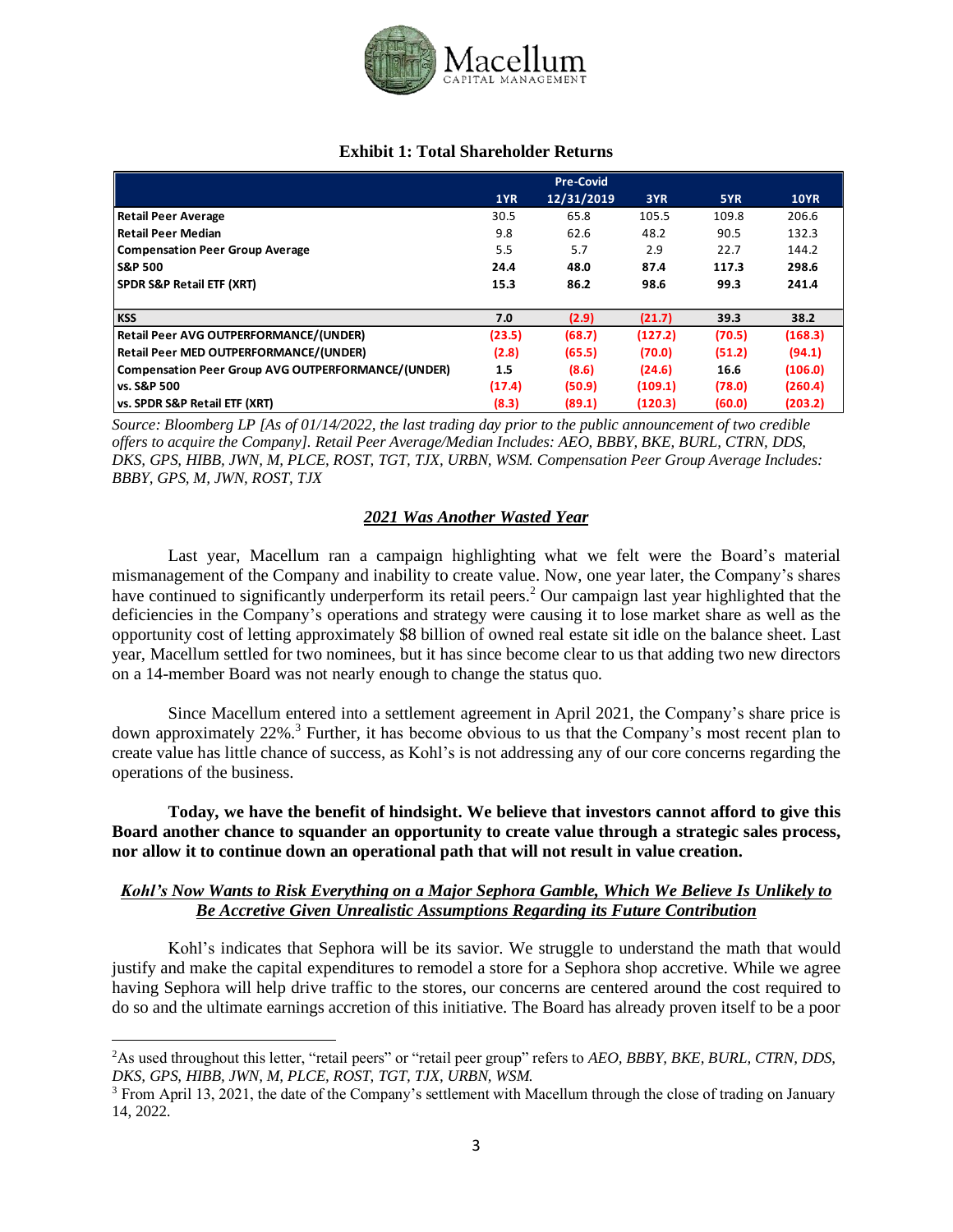

steward of shareholders' capital, spending \$7.5 billion in cumulative capital expenditures since 2011 while EBIT declined 22% over the same time. By our calculations, Kohl's is spending just shy of \$1 million to remodel a store with a Sephora shop (\$200 million of incremental capital expenditures over the 11-year, average capital expenditures baseline of \$650 million for 200 additional Sephora stores). Assuming a midsingle-digit lift to sales, a 50% merchandise margin and 50% profit split with Sephora, as the Company disclosed, the gross margin benefit for an average \$16 million Kohl's stores is \$200,000. Assuming Sephora staffs the shop itself with "highly trained Sephora associates," Kohl's is likely just breaking even. Certainly not nearly enough, in our minds, to justify close to the \$1 million capital expenditure required.

Further, depreciating the almost \$1 million capital expenditure per store over 10 years (\$100K a year), would imply the Sephora shop's contribution to EBIT could actually prove to have an overall net negative effect. Kohl's claims that Sephora will generate \$2 billion in sales or \$2.4 million per 850 shops. That implies the sales lift required to make the capital expenditures for a Sephora remodel accretive has been from the mid-single-digits to mid-teens over the next few years. It is at best imprudent and at worst reckless to plan this expenditure with no evidence that the sales contribution will accelerate by that magnitude. In our experience, the incremental sales lift from a remodeled store peaks early and fades over time.

### *In Our View, Urgent Boardroom Change Is Needed Given the Board's Recent Anti-Shareholder Actions, Attempts at Entrenchment and Lack of a Robust Strategic Alternatives Process*

We believe the Board is, at best, being disingenuous and, at worst, being misleading when it touts its robust process for evaluating acquirers' interest. Despite claiming that it has contacted 20 "buyers," we do not believe the Company has meaningfully engaged with these parties with the intent of garnering the highest price for shareholders. From our vantage point, this kabuki theatre process seems like a check-thebox exercise that will allow the current Board to return to the status quo as soon as the 2022 Annual Meeting is over.

After initially dismissing our suspicions that offers had been made to acquire the Company as "unfounded speculation," the Board just days later confirmed receipt of multiple expressions of interest following a flurry of media reports. A mere 11 days later, the Board then rejected these offers. We doubt that prospective acquirers were given adequate consideration or enough access to management, data rooms and information required to inform upward adjustments to bids. The Board also implemented an onerous poison pill that goes far beyond the normal "stop, look, and listen" mechanism most boards use when entering a sale process. The poison pill adopted by the Board appears to be structured to chill a sale process and prevents a potential acquirer from bringing an offer directly to shareholders without risking substantial dilution. In fact, simply announcing an intent to commence a tender offer (as opposed to consummating one) triggers the pill. While the Board may claim it has built in a "qualified offer" exception, the numerous requirements to be deemed a "qualified offer" all but ensure that no unsolicited offer will ever be made. The requirements include that an offer must be fully financed with committed capital, not subject to any due diligence and not arbitrarily deemed "inadequate" by the Company's retained investment bank. Furthermore, the Board is not submitting the pill for shareholder approval, despite its 2022 Annual Meeting being a mere few months away.

Finally, Macellum requested that the Company consent to the use of a universal proxy card for the 2022 Annual Meeting whereby all candidates nominated by the Company and Macellum would appear on each side's card and shareholders could pick and choose the 12 best candidates for election. Given that the U.S. Securities and Exchange Commission announced amendments to the federal proxy rules to require the use of universal proxy cards in all contested director elections occurring after August 31, 2022, just a few months after the 2022 Annual Meeting, Macellum argued that it would be best corporate governance practices for the Company to use a universal proxy card at the 2022 Annual Meeting. Without even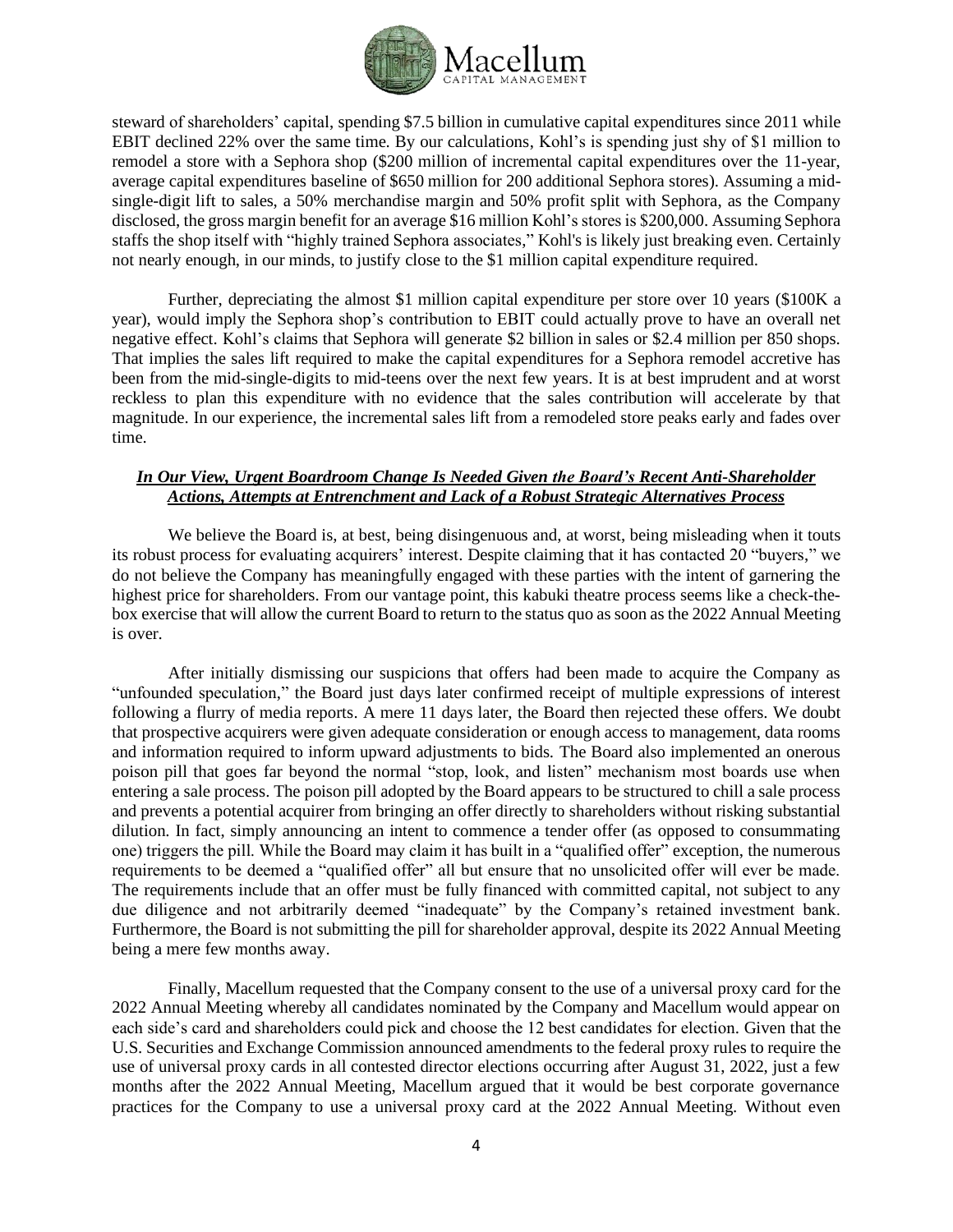

responding to our request with a rejection, the Company has since filed its definitive proxy materials using its own proxy card, thereby rejecting our request for a universal proxy card.

# *We Believe the Majority of the Board Needs to Be Refreshed so a Robust Sale Process Can Take Place and Be Objectively Weighed Against the Company's Internal Plans to Create Shareholder Value*

Kohl's is well-positioned as a retailer because it has off-mall locations, but this also means Kohl's is in direct competition with thriving off-mall players like TJX Companies, Ross Stores, Target, Old Navy and Burlington. We believe that a refreshed Board must oversee the development of a robust road map to compete for market share against these competitors weighed against sale opportunities to maximize value for shareholders.

Macellum has recruited a slate of ten highly qualified and independent candidates for election at the upcoming 2022 Annual Meeting. Our slate possesses the right mix of corporate governance acumen, consumer and retail expertise, mergers and acquisitions experience, and independent ownership perspectives. Our nominees include:

- **George Brokaw**, former Managing Director, Mergers & Acquisitions, at Lazard Frères & Co. LLC
- **Jonathan Duskin**, Chief Executive Officer of Macellum Capital Management
- **Francis Ken Duane**, former Executive Vice Chairman at PVH Corp. (NYSE: PVH)
- **Pamela J. Edwards**, former executive at L Brands Inc., including Chief Financial Officer and Executive Vice President of Mast Global and Chief Financial Officer of Victoria's Secret
- **Stacy Hawkins**, Vice Dean of Rutgers Law School
- **Jeffrey A. Kantor**, former senior executive at Macy's, Inc. (NYSE: M), including Chief Merchandising Officer and Chairman of Macys.com
- **Perry M. Mandarino**, Co-Head of Investment Banking, Head of Restructuring and Senior Managing Director of B. Riley Securities, Inc.
- **Cynthia S. Murray**, former President of Chico's Brand, FAS, Inc. (NYSE: CHS)
- **Kenneth D. Seipel**, former Chief Executive Officer of West Marine and Former Chief Executive Officer of Gabriel Brothers, Inc., as well as Former EVP of Stores, Operations and Store Design of Old Navy
- **Craig M. Young**, Founder and Managing Principal of Tidewater Capital, LLC

Our nominees would seek to work with remaining members of the Board to develop a more comprehensive strategy focused on the following initiatives:

**Management Support and Oversight** – Add significant expertise to the Board to repair operational weaknesses and cultural changes.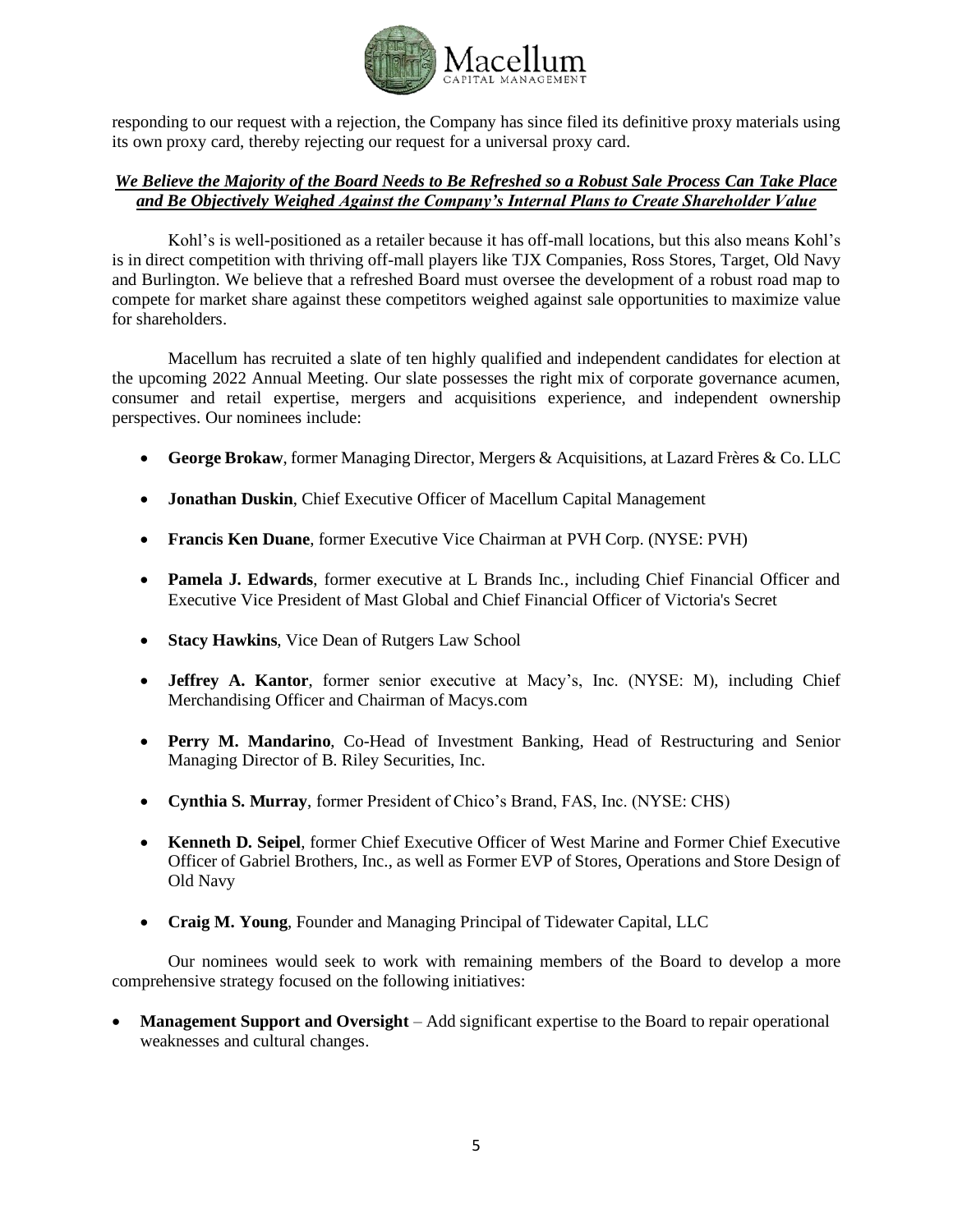

- **Sales Growth** Improve merchandising approach and refocus on Women, Accessories and Home categories and private label to improve revenue growth.
- **Gross Margin Improvement** Increase in-house private label sourcing, rationalize and optimize distribution network, and increase inventory turns to improve profitability.
- **Cost Optimization/Rationalization** Implement zero base budgeting to reduce SG&A.
- **Capital Allocation and Balance Sheet Optimization** Drive greater efficiency from capital investments and explore sale leaseback transactions and share repurchases to increase ROIC.
- **Sale Process** Weigh risk-adjusted return of internal plan compared to sale opportunities.
- **Executive Compensation** Better align pay with performance.

We believe our nominees would represent a substantial improvement over the current members of the Board. A reconstituted Board that includes our candidates would be able to run a robust, objective strategic sales process and weigh this process against the risk-adjusted return of the Company's plan. In the event a sale is pursued and ultimately falls through, we contend our candidates are far better equipped to develop and oversee a viable plan to create shareholder value.

Please vote the WHITE proxy card today. If you have any questions or require any assistance with your vote, please contact Saratoga Proxy Consulting, who is assisting us, and whose contact information appears below.

Thank you for your support,

Jonathan Duskin Managing Partner Macellum Capital Management

###



**520 8th Avenue, 14th Floor New York, NY 10018 (212) 257-1311**

**Shareholders Call Toll Free at: (888) 368-0379 Email:** info@saratogaproxy.com